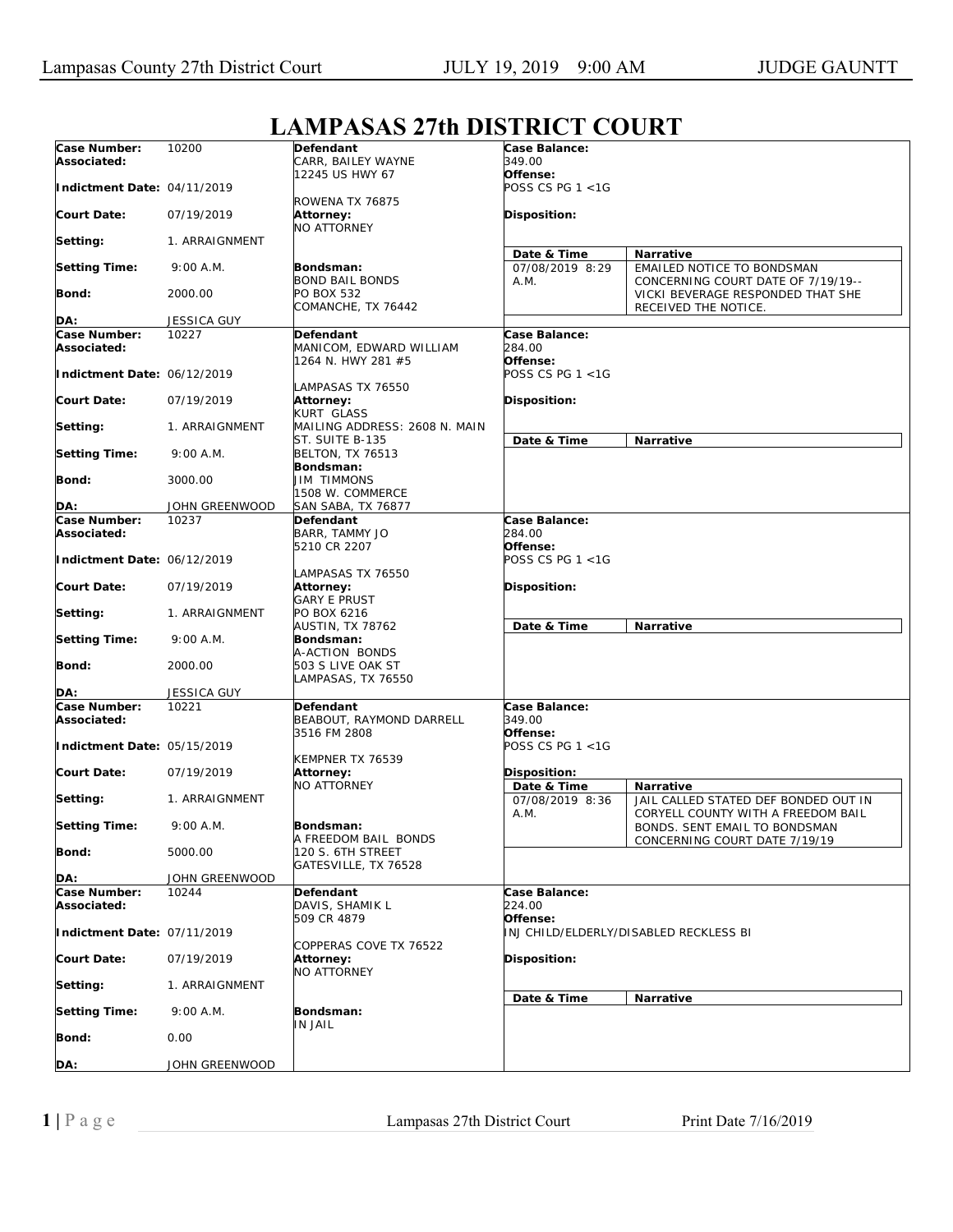| Case Number:<br>Associated:        | 10240          | Defendant<br>RICHARDSON, WILLIAM BOOTH                  | Case Balance:<br>284.00             |                                                            |
|------------------------------------|----------------|---------------------------------------------------------|-------------------------------------|------------------------------------------------------------|
| Indictment Date: 06/12/2019        |                | 5001 S CPMGRESS AVE                                     | Offense:<br>POSS CS PG1 <1G DFZ IAT |                                                            |
| <b>Court Date:</b>                 | 07/19/2019     | AUSTIN TX 78745<br>Attorney:<br>KURT GLASS              | <b>Disposition:</b>                 |                                                            |
| Setting:                           | 2. PRE TRIAL   | MAILING ADDRESS: 2608 N. MAIN                           |                                     |                                                            |
| <b>Setting Time:</b>               | 9:00 A.M.      | ST. SUITE B-135<br><b>BELTON, TX 76513</b><br>Bondsman: | Date & Time                         | Narrative                                                  |
| <b>Bond:</b>                       | 0.00           | IN JAIL                                                 |                                     |                                                            |
| DA:                                | JOHN GREENWOOD |                                                         |                                     |                                                            |
| <b>Case Number:</b>                | 10241          | Defendant                                               | Case Balance:                       |                                                            |
| Associated:                        |                | SANCHEZ, CHRISTOPHER JOHN<br>305 BARNES ST.             | 224.00<br>Offense:                  |                                                            |
| Indictment Date: 06/12/2019        |                | LAMPASAS TX 76550                                       | EVADING ARREST DET W/VEH            |                                                            |
| <b>Court Date:</b>                 | 07/19/2019     | Attorney:<br>ROBERT O. HARRIS                           | <b>Disposition:</b>                 |                                                            |
| Setting:                           | 2. PRE TRIAL   | 404 NORTH MAIN<br><b>BELTON, TX 76513</b>               | Date & Time                         | Narrative                                                  |
| <b>Setting Time:</b>               | 9:00 A.M.      | Bondsman:<br>A-ACTION BONDS                             |                                     |                                                            |
| Bond:                              | 1000.00        | 503 S LIVE OAK ST<br>LAMPASAS, TX 76550                 |                                     |                                                            |
| DA:                                | JOHN GREENWOOD |                                                         |                                     |                                                            |
| Case Number:<br>Associated:        | 10180          | Defendant<br>ROBINSON, MICHAEL CLAYTON                  | Case Balance:<br>224.00             |                                                            |
| Indictment Date: 03/13/2019        |                | 2197 AUDRA LANE<br>BELTON TX 76513                      | Offense:<br>UNAUTH USE OF VEHICLE   |                                                            |
| <b>Court Date:</b>                 | 07/19/2019     | Attorney:<br>BILL PRICE                                 | Disposition:                        |                                                            |
| Setting:                           | 2. PRE TRIAL   | 408 SOUTH LIVE OAK<br>LAMPASAS, TX 76550                | Date & Time                         | <b>Narrative</b>                                           |
| <b>Setting Time:</b>               | 9:00 A.M.      | Bondsman:<br>IN JAIL                                    |                                     |                                                            |
| <b>Bond:</b>                       | 0.00           |                                                         |                                     |                                                            |
| DA:                                | JOHN GREENWOOD |                                                         |                                     |                                                            |
| <b>Case Number:</b><br>Associated: | 10195          | Defendant<br>FULCHER, AARON THOMAS<br>106 W NORTH AVE   | Case Balance:<br>349.00<br>Offense: |                                                            |
| Indictment Date: 04/10/2019        |                | LAMPASAS TX 76550                                       | POSS CS PG 1 <1G                    |                                                            |
| <b>Court Date:</b>                 | 07/19/2019     | Attorney:<br>GARY E PRUST                               | <b>Disposition:</b>                 |                                                            |
| Setting:                           | 2. PRE TRIAL   | PO BOX 6216<br><b>AUSTIN, TX 78762</b>                  | Date & Time                         | Narrative                                                  |
| <b>Setting Time:</b>               | 9:00 A.M.      | Bondsman:<br><b>JIM TIMMONS</b>                         | 07/08/2019 8:39<br>A.M.             | EMAILED NOTICE OF 7/19/19 COURT DATE TO<br><b>BONDSMAN</b> |
| Bond:                              | 2000.00        | 1508 W. COMMERCE<br><b>SAN SABA, TX 76877</b>           |                                     |                                                            |
| DA:                                | JESSICA GUY    |                                                         |                                     |                                                            |
| Case Number:                       | 10186          | Defendant                                               | Case Balance:                       |                                                            |
| Associated:                        |                | ALEMAN, STACEY DAWNE<br>1309 CTE APT 41                 | 284.00<br>Offense:                  |                                                            |
| Indictment Date: 04/10/2019        |                |                                                         |                                     | PROH SUBSTANCE/ITEM IN CORRECTIONAL FACILITY               |
| <b>Court Date:</b>                 | 07/19/2019     | LAMPASAS TX 76550<br>Attorney:<br><b>GARY E PRUST</b>   | Disposition:                        |                                                            |
| Setting:                           | 2. PRE TRIAL   | PO BOX 6216<br>AUSTIN, TX 78762                         |                                     |                                                            |
| <b>Setting Time:</b>               | 9:00 A.M.      | Bondsman:                                               | Date & Time                         | Narrative                                                  |
| Bond:                              | 5000.00        | ACE BAIL BONDS<br>7850 CR 252                           |                                     |                                                            |
| DA:                                | JOHN GREENWOOD | <b>BERTRAM, TX 78605</b>                                |                                     |                                                            |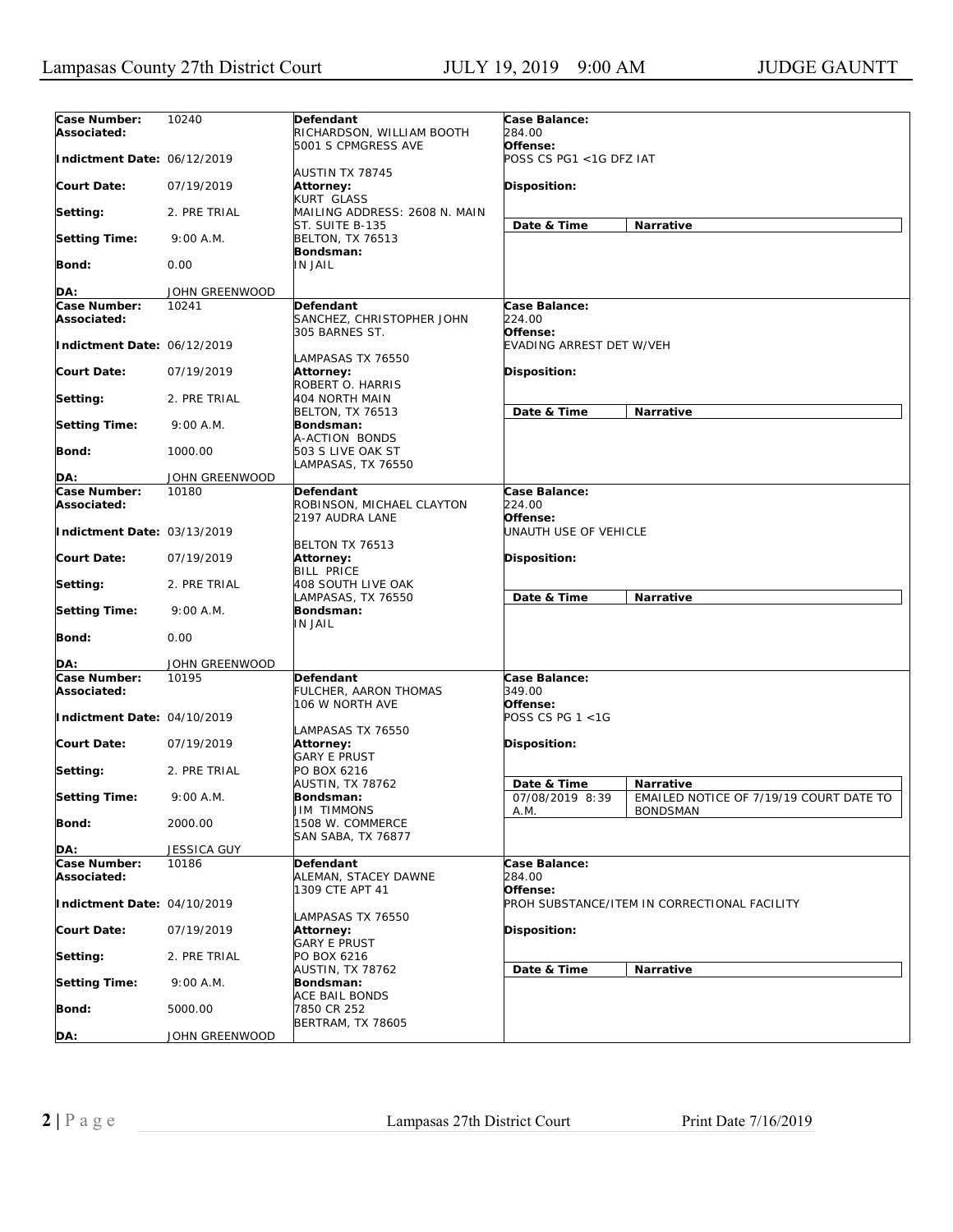| Case Number:<br>Associated: | 10088              | <b>Defendant</b><br>WELLS, ALLEN BLAKE                    | Case Balance:<br>474.00                        |
|-----------------------------|--------------------|-----------------------------------------------------------|------------------------------------------------|
| Indictment Date: 09/12/2018 |                    | 3491 BROOK VALLEY DRIVE;<br>BROWNWOOD TX 76857            | Offense:<br>SEXUAL ASSAULT                     |
| <b>Court Date:</b>          | 07/19/2019         | MAY TX 76857                                              | Disposition:                                   |
| Setting:                    | 2. PRE TRIAL       | Attorney:<br>TODD STEELE                                  |                                                |
| <b>Setting Time:</b>        | 9:00 A.M.          | 309 N CENTER AVENUE -<br>tsteele@toddsteele.myfirm.pro    | Date & Time<br>Narrative                       |
| <b>Bond:</b>                | 2500.00            | BROWNWOOD, TX 76801<br>Bondsman:                          |                                                |
| DA:                         | <b>JESSICA GUY</b> | A-ACTION BONDS<br>503 S LIVE OAK ST<br>LAMPASAS, TX 76550 |                                                |
| Case Number:<br>Associated: | 10223              | Defendant<br>HAMMACK, CLIFFORD DOYLE                      | Case Balance:<br>284.00                        |
| Indictment Date: 05/15/2019 |                    | 18 WARRIOR HILLTOP LAKES TX<br>77871                      | Offense:<br>POSS CS PG 1 <1G                   |
| <b>Court Date:</b>          | 07/19/2019         | NORMANGEE TX 77871<br>Attorney:                           | Disposition:                                   |
| Setting:                    | 2. PRE TRIAL       | EDDIE G. SHELL<br>6000 NORTH HIGHWAY 281                  | Date & Time<br>Narrative                       |
| <b>Setting Time:</b>        | 9:00 A.M.          | MARBLE FALLS, TX 78654<br>Bondsman:                       |                                                |
| <b>Bond:</b>                | 1500.00            | <b>BOND BAIL BONDS</b><br>PO BOX 532                      |                                                |
| DA:                         | JOHN GREENWOOD     | COMANCHE, TX 76442                                        |                                                |
| Case Number:<br>Associated: | 10192              | <b>Defendant</b><br>KIRKHAM, BILLY JOE                    | Case Balance:<br>224.00                        |
| Indictment Date: 04/10/2019 |                    | 105 S CHESNUT ST                                          | Offense:<br><i>STALKING</i>                    |
|                             |                    | LAMPASAS TX 76550                                         |                                                |
| <b>Court Date:</b>          | 07/19/2019         | Attorney:<br>EDDIE G. SHELL                               | Disposition:                                   |
| Setting:                    | 2. PRE TRIAL       | 6000 NORTH HIGHWAY 281<br>MARBLE FALLS, TX 78654          | Date & Time<br>Narrative                       |
| <b>Setting Time:</b>        | 9:00 A.M.          | Bondsman:<br>A-ACTION BONDS                               |                                                |
| <b>Bond:</b>                | 20000.00           | 503 S LIVE OAK ST<br>LAMPASAS, TX 76550                   |                                                |
| DA:                         | JOHN GREENWOOD     |                                                           |                                                |
| Case Number:                | 10207              | <b>Defendant</b>                                          | Case Balance:                                  |
| Associated:                 |                    | STRIBLING, BOBBIE JO<br>416 OAK ST                        | 384.00<br>Offense:                             |
| Indictment Date: 05/15/2019 |                    | COPPERAS COVE TX 76522                                    | DRIVING WHILE INTOXICATED W/CHILD UNDER 15 YOA |
| <b>Court Date:</b>          | 07/19/2019         | Attorney:<br>PAUL HARRELL                                 | Disposition:                                   |
| Setting:                    | 2. PRE TRIAL       | 412 S. LIVEOAK STREET<br>LAMPASAS, TX 76550               | Date & Time<br><b>Narrative</b>                |
| <b>Setting Time:</b>        | 9:00 A.M.          | Bondsman:<br>A-ACTION BONDS                               |                                                |
| <b>Bond:</b>                | 1500.00            | 503 S LIVE OAK ST<br>LAMPASAS, TX 76550                   |                                                |
| DA:                         | <b>JESSICA GUY</b> |                                                           |                                                |
| Case Number:                | 10203              | Defendant                                                 | Case Balance:                                  |
| Associated:                 |                    | MENDOZA, ANA MARIA<br>1018 WARBLER COVE                   | 284.00<br>Offense:                             |
| Indictment Date: 04/10/2019 |                    |                                                           | POSS MARIJ >40Z<=5LBS                          |
| <b>Court Date:</b>          | 07/19/2019         | HUTTO TX 78634<br>Attorney:                               | Disposition:                                   |
| Setting:                    | 2. PRE TRIAL       | GARY E PRUST<br>PO BOX 6216                               |                                                |
| <b>Setting Time:</b>        | 9:00 A.M.          | AUSTIN, TX 78762<br>Bondsman:                             | Date & Time<br>Narrative                       |
| Bond:                       | 2500.00            | A-ACTION BONDS<br>503 S LIVE OAK ST                       |                                                |
| DA:                         | JOHN GREENWOOD     | LAMPASAS, TX 76550                                        |                                                |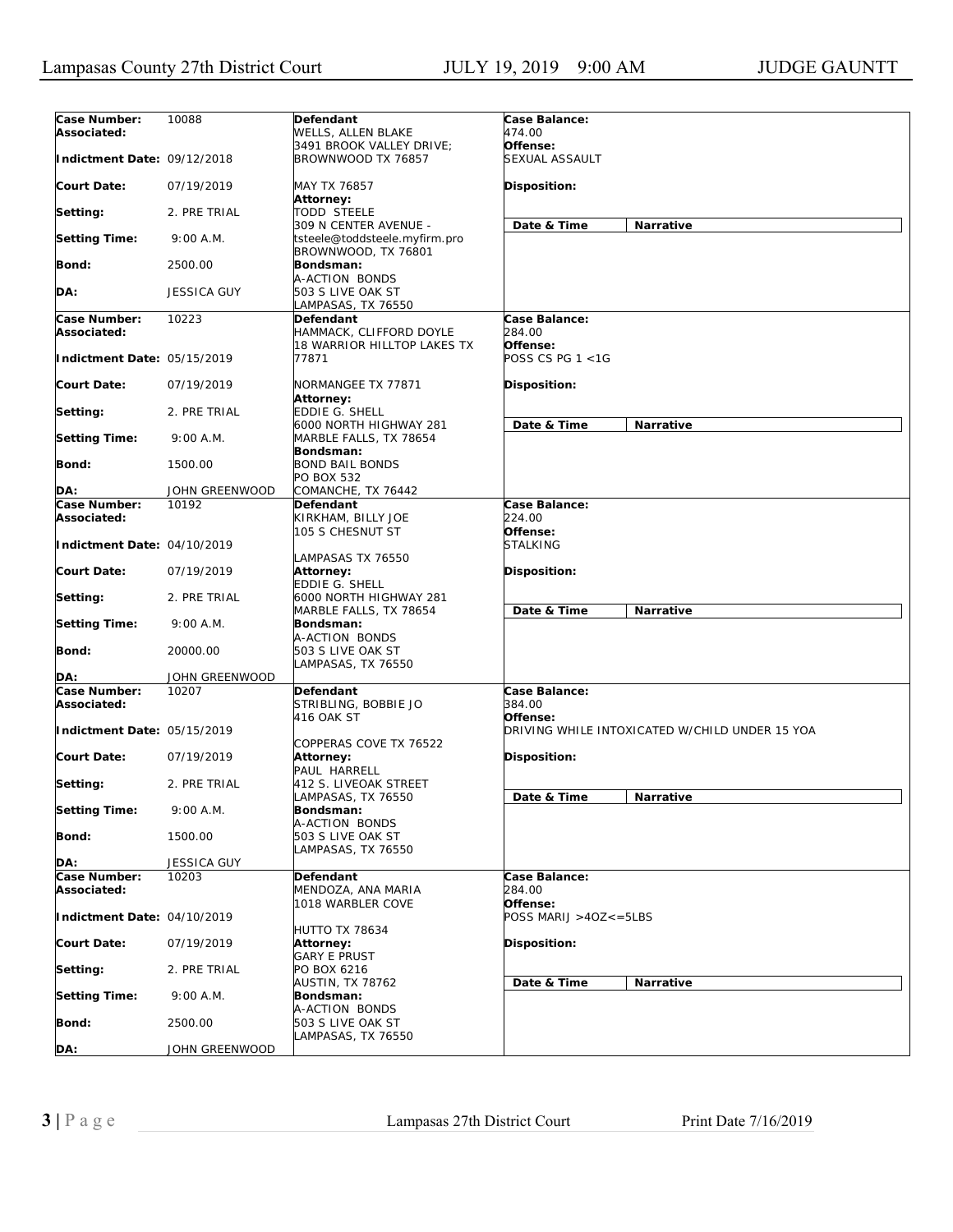| Case Number:                | 10177          | Defendant                | Case Balance:              |                                               |
|-----------------------------|----------------|--------------------------|----------------------------|-----------------------------------------------|
| Associated:                 |                | AVILA, JAVIER GAMINO     | 284.00                     |                                               |
|                             |                | 1906 VARSITY DRIVE       | Offense:                   |                                               |
|                             |                |                          | POSS CS PG 1 <1G           |                                               |
| Indictment Date: 03/13/2019 |                |                          |                            |                                               |
|                             |                | GRAND PRAIRIE TX 75051   |                            |                                               |
| <b>Court Date:</b>          | 07/19/2019     | Attorney:                | <b>Disposition:</b>        |                                               |
|                             |                | GARY E PRUST             |                            |                                               |
| Setting:                    | 2. PRE TRIAL   | PO BOX 6216              |                            |                                               |
|                             |                | AUSTIN, TX 78762         | Date & Time                | Narrative                                     |
| <b>Setting Time:</b>        | 9:00 A.M.      | Bondsman:                |                            |                                               |
|                             |                | <b>BOND BAIL BONDS</b>   |                            |                                               |
| <b>Bond:</b>                | 0.00           | PO BOX 532               |                            |                                               |
|                             |                | COMANCHE, TX 76442       |                            |                                               |
| DA:                         | JESSICA GUY    |                          |                            |                                               |
| Case Number:                | 10152          | Defendant                | Case Balance:              |                                               |
| Associated:                 |                | OLSEN, ANNAJO LYNN       | 334.00                     |                                               |
|                             |                | 18071 199TH STREET       | Offense:                   |                                               |
|                             |                |                          |                            |                                               |
| Indictment Date: 01/16/2019 |                |                          | POSS CS PG $1 > = 16 < 4G$ |                                               |
|                             |                | PURCELL OK 73080         |                            |                                               |
| <b>Court Date:</b>          | 07/19/2019     | Attorney:                | <b>Disposition:</b>        |                                               |
|                             |                | <b>GARY E PRUST</b>      |                            |                                               |
| Setting:                    | 3. PLEA        | PO BOX 6216              |                            |                                               |
|                             |                | AUSTIN, TX 78762         | Date & Time                | Narrative                                     |
| <b>Setting Time:</b>        | 9:00 A.M.      | Bondsman:                |                            |                                               |
|                             |                | A-ACTION BONDS           |                            |                                               |
| <b>Bond:</b>                | 2000.00        | 503 S LIVE OAK ST        |                            |                                               |
|                             |                | LAMPASAS, TX 76550       |                            |                                               |
| DA:                         | JESSICA GUY    |                          |                            |                                               |
| Case Number:                | 10176          | Defendant                | Case Balance:              |                                               |
| Associated:                 |                | KNIGHT, JESSE JAMES      | 224.00                     |                                               |
|                             |                |                          | Offense:                   |                                               |
|                             |                | 25281 WILLOW CREEK ROAD  |                            |                                               |
| Indictment Date: 03/13/2019 |                |                          |                            | FRAUD USE/POSS IDENTIFYING INFO # ITEMS < 5   |
|                             |                | HOCKLEY TX 77447         |                            |                                               |
| <b>Court Date:</b>          | 07/19/2019     | <b>Attorney:</b>         | <b>Disposition:</b>        |                                               |
|                             |                | PAUL HARRELL             |                            |                                               |
| Setting:                    | 3. PLEA        | 412 S. LIVEOAK STREET    |                            |                                               |
|                             |                | LAMPASAS, TX 76550       | Date & Time                | Narrative                                     |
| <b>Setting Time:</b>        | 9:00 A.M.      | Bondsman:                |                            |                                               |
|                             |                | A-ACTION BONDS           |                            |                                               |
| Bond:                       | 0.00           | 503 S LIVE OAK ST        |                            |                                               |
|                             |                | LAMPASAS, TX 76550       |                            |                                               |
| DA:                         | JOHN GREENWOOD |                          |                            |                                               |
| Case Number:                | 10205          | Defendant                | Case Balance:              |                                               |
| Associated:                 |                | SALAZAR, JESSE           | 284.00                     |                                               |
|                             |                | 702 W AVE C              | Offense:                   |                                               |
|                             |                |                          |                            |                                               |
| Indictment Date: 04/15/2019 |                |                          | POSS CS PG 1 <1G           |                                               |
|                             |                | LAMPASAS TX 76550        |                            |                                               |
| <b>Court Date:</b>          | 07/19/2019     | Attorney:                | Disposition:               |                                               |
|                             |                | <b>EDDIE G. SHELL</b>    |                            |                                               |
| Setting:                    | 3. PLEA        | 6000 NORTH HIGHWAY 281   |                            |                                               |
|                             |                | MARBLE FALLS, TX 78654   | Date & Time                | Narrative                                     |
| <b>Setting Time:</b>        | 9:00 A.M.      | Bondsman:                |                            |                                               |
|                             |                | A-ACTION BONDS           |                            |                                               |
| Bond:                       | 3000.00        | 503 S LIVE OAK ST        |                            |                                               |
|                             |                | LAMPASAS, TX 76550       |                            |                                               |
| DA:                         | JESSICA GUY    |                          |                            |                                               |
| Case Number:                | 10183          | Defendant                | Case Balance:              |                                               |
| Associated:                 |                | RAINWATER, KOAL WAYNE    | 224.00                     |                                               |
|                             |                |                          | Offense:                   |                                               |
|                             |                | 609 N. RIDGE STREET      |                            |                                               |
| Indictment Date: 04/10/2019 |                |                          |                            | TAMPER/FABRICATE PHYS EVID W/INTENT TO IMPAIR |
|                             |                | LAMPASAS TX 76550        |                            |                                               |
| <b>Court Date:</b>          | 07/19/2019     | <b>Attorney:</b>         | Disposition:               |                                               |
|                             |                | EDDIE G. SHELL           |                            |                                               |
| Setting:                    | 3. PLEA        | 6000 NORTH HIGHWAY 281   |                            |                                               |
|                             |                | MARBLE FALLS, TX 78654   | Date & Time                | Narrative                                     |
| <b>Setting Time:</b>        | 9:00 A.M.      | Bondsman:                |                            |                                               |
|                             |                | EDDIE SHELL              |                            |                                               |
| <b>Bond:</b>                | 5000.00        | 6000 N HWY 281           |                            |                                               |
|                             |                | GRANITE SHOALS, TX 78654 |                            |                                               |
| DA:                         | JOHN GREENWOOD |                          |                            |                                               |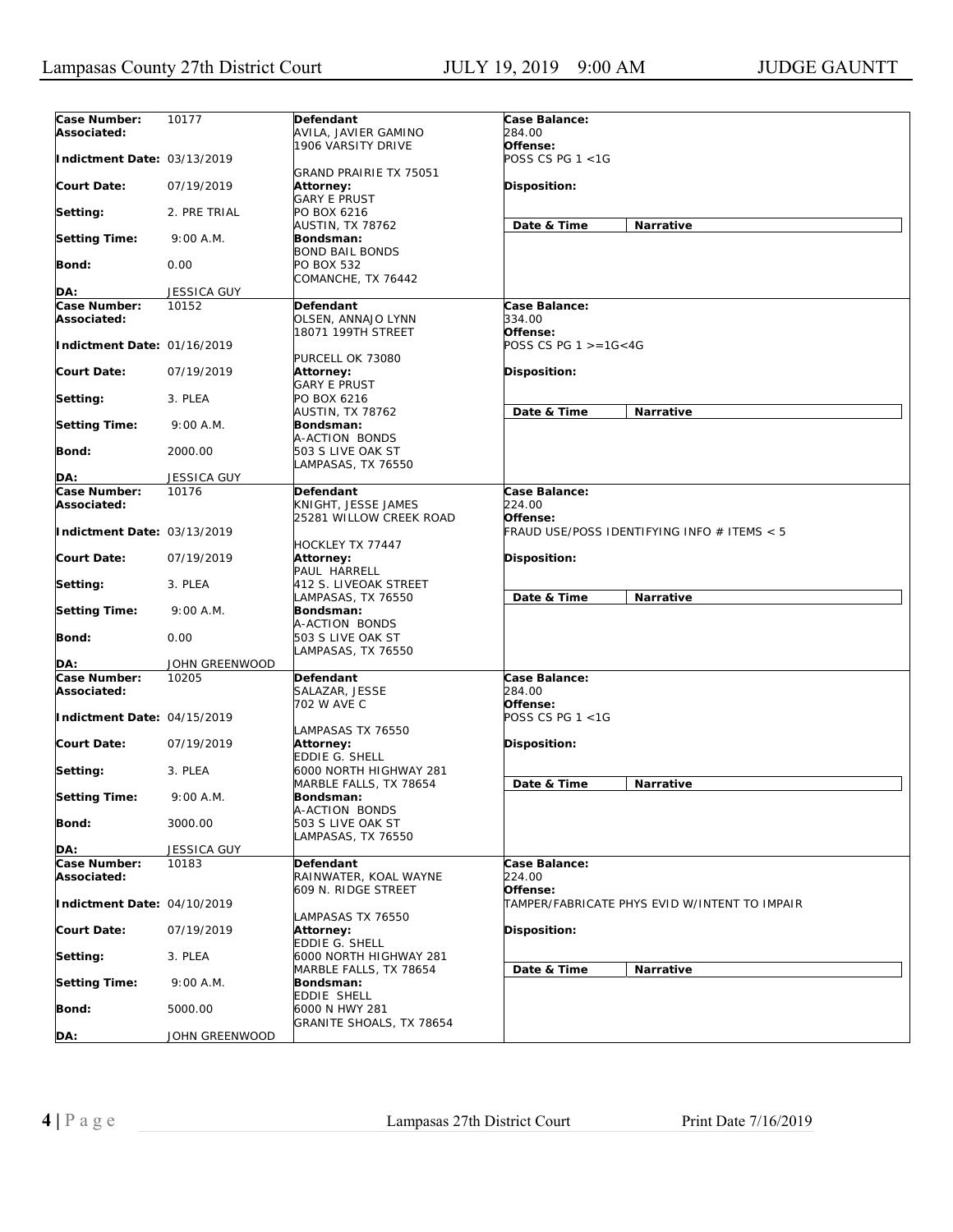| Case Number:<br>Associated: | 9541               | Defendant<br>RAINWATER, KOAL WAYNE                                | Case Balance:<br>449.00             |                                                |
|-----------------------------|--------------------|-------------------------------------------------------------------|-------------------------------------|------------------------------------------------|
|                             |                    | 609 N. RIDGE STREET                                               | Offense:                            |                                                |
| Indictment Date: 04/13/2016 |                    | LAMPASAS TX 76550                                                 |                                     | DRIVING WHILE INTOXICATED W/CHILD UNDER 15 YOA |
| <b>Court Date:</b>          | 07/19/2019         | Attorney:<br>EDDIE G. SHELL                                       | <b>Disposition:</b>                 |                                                |
| Setting:                    | 3. PLEA            | 6000 NORTH HIGHWAY 281<br>MARBLE FALLS, TX 78654                  | Date & Time                         | Narrative                                      |
| <b>Setting Time:</b>        | 9:00 A.M.          | Bondsman:<br>EDDIE SHELL                                          |                                     |                                                |
| Bond:                       | 3000.00            | 6000 N HWY 281<br>GRANITE SHOALS, TX 78654                        |                                     |                                                |
| DA:                         | JOHN GREENWOOD     |                                                                   |                                     |                                                |
| Case Number:                | 10202              | Defendant                                                         | Case Balance:                       |                                                |
| Associated:                 |                    | GALLEGOS, ANTHONY ALAN<br>306 SYLVAN STREET                       | 284.00<br>Offense:                  |                                                |
| Indictment Date: 04/10/2019 |                    | <b>HUTTO TX 78634</b>                                             | POSS MARIJ >4OZ<=5LBS               |                                                |
| <b>Court Date:</b>          | 07/19/2019         | Attorney:<br>ZACHARY J. MORRIS                                    | <b>Disposition:</b>                 |                                                |
| Setting:                    | 3. PLEA            | 412 S. LIVEOAK STREET<br>LAMPASAS, TX 76550                       | Date & Time                         | Narrative                                      |
| <b>Setting Time:</b>        | 9:00 A.M.          | Bondsman:<br>A-ACTION BONDS                                       |                                     |                                                |
| Bond:                       | 2500.00            | 503 S LIVE OAK ST<br>LAMPASAS, TX 76550                           |                                     |                                                |
| DA:                         | JOHN GREENWOOD     |                                                                   |                                     |                                                |
| Case Number:<br>Associated: | 10150              | Defendant<br>MURRILL, JENNIFER LYNN<br>20208 CR 112 - PO BOX 1027 | Case Balance:<br>334.00<br>Offense: |                                                |
| Indictment Date: 01/16/2019 |                    | <b>GRANITE SHOALS TX 78654</b>                                    | POSS CS PG 1 <1G                    |                                                |
| <b>Court Date:</b>          | 07/19/2019         | Attorney:<br>ZACHARY J. MORRIS                                    | <b>Disposition:</b>                 |                                                |
| Setting:                    | 3. PLEA            | 412 S. LIVEOAK STREET<br>LAMPASAS, TX 76550                       | Date & Time                         | Narrative                                      |
| <b>Setting Time:</b>        | 9:00 A.M.          | Bondsman:<br>ALBERT SAENZ                                         |                                     |                                                |
| <b>Bond:</b>                | 2500.00            | 611 S WATER<br><b>BURNET, TX 78611</b>                            |                                     |                                                |
| DA:                         | <b>JESSICA GUY</b> |                                                                   |                                     |                                                |
| Case Number:<br>Associated: | 10148              | Defendant<br>GARZA, RUDOLPH<br>123 PR 4819                        | Case Balance:<br>334.00<br>Offense: |                                                |
| Indictment Date: 01/16/2019 |                    | KEMPNER TX 76539                                                  | POSS CS PG $1 > = 1G < 4G$          |                                                |
| Court Date:                 | 07/19/2019         | Attorney:<br>RICHARD HAMMETT                                      | Disposition:                        |                                                |
| Setting:                    | 3. PLEA            | PO BOX 1787<br>LAMPASAS, TX 76550                                 | Date & Time                         | Narrative                                      |
| <b>Setting Time:</b>        | 9:00 A.M.          | Bondsman:<br>ACE BAIL BONDS                                       |                                     |                                                |
| Bond:                       | 2000.00            | 7850 CR 252<br><b>BERTRAM, TX 78605</b>                           |                                     |                                                |
| DA:                         | JOHN GREENWOOD     |                                                                   |                                     |                                                |
| Case Number:<br>Associated: | 10191              | Defendant<br>SALAZAR, JESSE                                       | Case Balance:<br>284.00             |                                                |
| Indictment Date: 04/10/2019 |                    | 702 W AVE C                                                       | Offense:                            | PROH SUBSTANCE/ITEM IN CORRECTIONAL FACILITY   |
| <b>Court Date:</b>          | 07/19/2019         | LAMPASAS TX 76550<br>Attorney:<br>EDDIE G. SHELL                  | Disposition:                        |                                                |
| Setting:                    | 3. PLEA            | 6000 NORTH HIGHWAY 281                                            |                                     |                                                |
| <b>Setting Time:</b>        | 9:00 A.M.          | MARBLE FALLS, TX 78654<br>Bondsman:                               | Date & Time                         | Narrative                                      |
| <b>Bond:</b>                | 3000.00            | A-ACTION BONDS<br>503 S LIVE OAK ST                               |                                     |                                                |
| DA:                         | JESSICA GUY        | LAMPASAS, TX 76550                                                |                                     |                                                |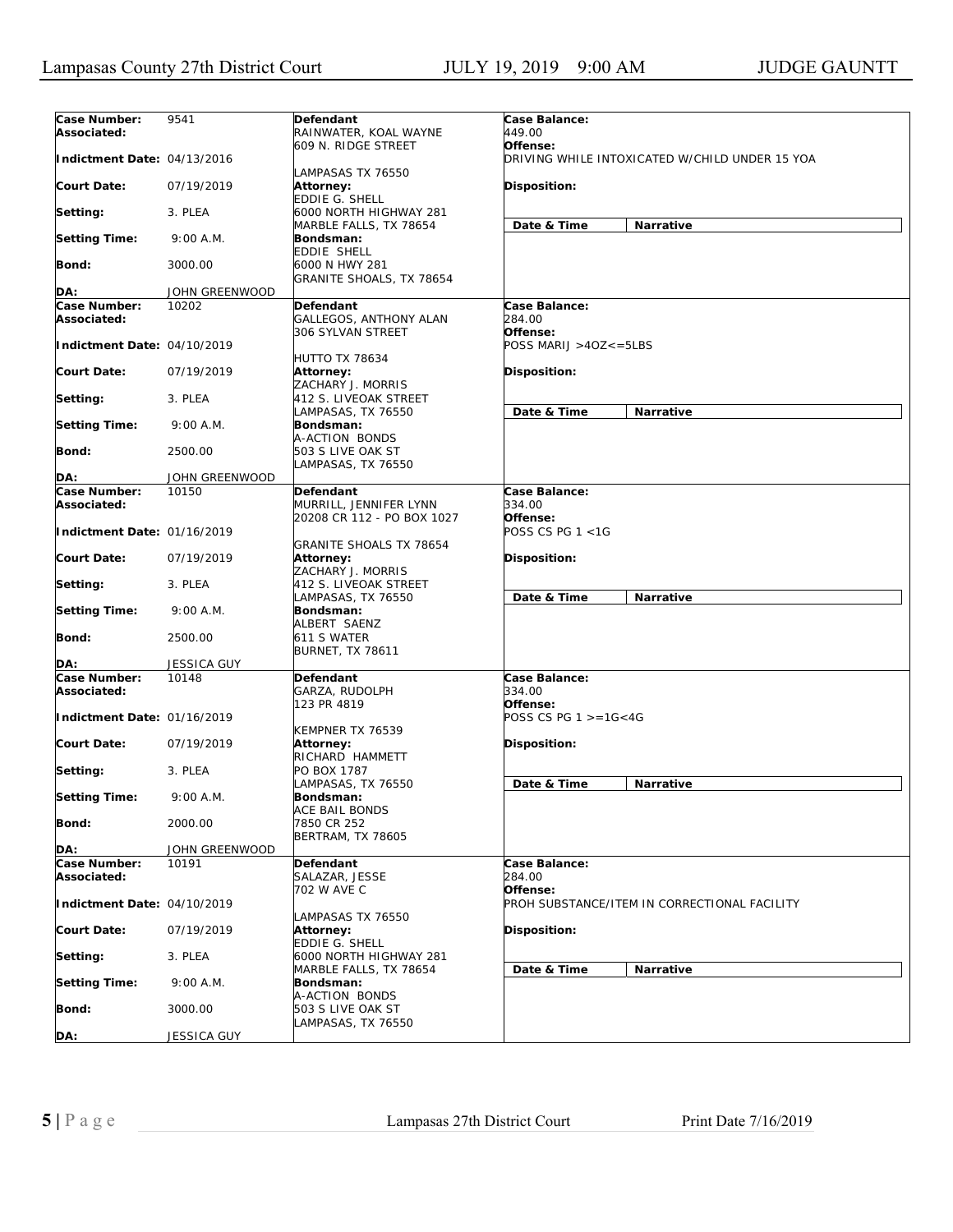| Case Number:<br>Associated: | 10199              | Defendant<br>LEWIS, SCOTT ANTHONY                                    | Case Balance:<br>224.00                            |                                                                                       |
|-----------------------------|--------------------|----------------------------------------------------------------------|----------------------------------------------------|---------------------------------------------------------------------------------------|
| Indictment Date: 04/11/2019 |                    | 805 HOOVER                                                           | Offense:<br>CONTINUOUS VIOLENCE AGAINST THE FAMILY |                                                                                       |
| <b>Court Date:</b>          | 07/19/2019         | LAMPASAS TX 76550<br>Attorney:                                       | <b>Disposition:</b>                                |                                                                                       |
| Setting:                    | 3. PLEA            | <b>BILL PRICE</b><br>408 SOUTH LIVE OAK                              |                                                    |                                                                                       |
|                             |                    | LAMPASAS, TX 76550                                                   | Date & Time                                        | Narrative                                                                             |
| <b>Setting Time:</b>        | 9:00 A.M.          | Bondsman:<br>BOND BAIL BONDS                                         | 06/28/2019 4:26<br>P.M.                            | MTN TO SUB COUNSEL FILED---PENDING<br>APPROVAL                                        |
| Bond:                       | 12500.00           | PO BOX 532<br>COMANCHE, TX 76442                                     |                                                    |                                                                                       |
| DA:                         | JOHN GREENWOOD     |                                                                      |                                                    |                                                                                       |
| Case Number:<br>Associated: | 10162              | Defendant<br>KAMMINGA, EMILIO DAVID<br>103 WHITEWING CIRCLE #A       | Case Balance:<br>224.00<br>Offense:                |                                                                                       |
| Indictment Date: 02/13/2019 |                    |                                                                      | UNAUTH USE OF VEHICLE                              |                                                                                       |
| Court Date:                 | 07/19/2019         | COPPERAS COVE TX 76522<br>Attorney:                                  | <b>Disposition:</b>                                |                                                                                       |
| Setting:                    | 3. PLEA            | RICHARD HAMMETT<br>PO BOX 1787                                       |                                                    |                                                                                       |
| <b>Setting Time:</b>        | 9:00 A.M.          | LAMPASAS, TX 76550<br>Bondsman:                                      | Date & Time                                        | Narrative                                                                             |
| Bond:                       | 5000.00            | AABEST BAIL BONDS ALBERT SAENZ<br>612 E LEON<br>GATESVILLE, TX 76528 |                                                    |                                                                                       |
| DA:                         | <b>JESSICA GUY</b> |                                                                      |                                                    |                                                                                       |
| Case Number:                | 10153              | Defendant                                                            | Case Balance:                                      |                                                                                       |
| Associated:                 |                    | SCHOCH, AARON MAURICE                                                | 394.00                                             |                                                                                       |
| Indictment Date: 01/16/2019 |                    | 18071 199TH STREET                                                   | Offense:<br>POSS CS PG $1 > = 16 < 4G$             |                                                                                       |
| Court Date:                 | 07/19/2019         | Attorney:<br><b>BILL PRICE</b>                                       | Disposition:                                       |                                                                                       |
| Setting:                    | 3. PLEA            | 408 SOUTH LIVE OAK<br>LAMPASAS, TX 76550                             | Date & Time                                        | Narrative                                                                             |
| Setting Time:               | 9:00 A.M.          | Bondsman:<br>IN JAIL                                                 |                                                    |                                                                                       |
| Bond:                       | 0.00               |                                                                      |                                                    |                                                                                       |
| DA:                         | <b>JESSICA GUY</b> |                                                                      |                                                    |                                                                                       |
| Case Number:<br>Associated: | 9552               | Defendant<br>STEELE, DALTON LYNN<br>813 BULL CREEK PKWY              | Case Balance:<br>378.00<br>Offense:                |                                                                                       |
| Indictment Date: 05/11/2016 |                    |                                                                      | POSS CS PG 1 <1G                                   |                                                                                       |
| Court Date:                 | 07/19/2019         | CEDAR PARK TX 78613<br>Attorney:<br>MATT GROVE                       | Disposition:                                       |                                                                                       |
| Setting:                    | 3. PLEA            | 407 W UNIVERSITY AVE NO. 5<br>GEORGETOWN, TX 78626                   | Date & Time                                        | <b>Narrative</b>                                                                      |
| <b>Setting Time:</b>        | 9:00 A.M.          | Bondsman:<br><b>BOND BAIL BONDS</b>                                  | 07/11/2019<br>4:36 P.M.                            | <b>ATTY APPEARANCE IS WAIVED---DEF IS</b><br><b>REQUIRED TO MAKE AN APPEARANCE IN</b> |
| Bond:                       | 2500.00            | PO BOX 532<br>COMANCHE, TX 76442                                     |                                                    | <b>COURT AND CHECK IN.</b>                                                            |
| DA:                         | JESSICA GUY        |                                                                      |                                                    |                                                                                       |
| Case Number:<br>Associated: | 9461               | Defendant<br>LEWIS, SCOTT ANTHONY                                    | Case Balance:<br>289.00                            |                                                                                       |
| Indictment Date: 11/25/2015 |                    | 805 HOOVER                                                           | Offense:<br><i>ARSON</i>                           |                                                                                       |
| <b>Court Date:</b>          | 07/19/2019         | Attorney:<br>BILL PRICE                                              | Disposition:                                       |                                                                                       |
| Setting:                    | 4. OPEN PLEA       | 408 SOUTH LIVE OAK<br>LAMPASAS, TX 76550                             |                                                    |                                                                                       |
| <b>Setting Time:</b>        | 9:00 A.M.          | Bondsman:                                                            | Date & Time<br>07/01/2019 4:27                     | Narrative<br>MTN TO SUB COUNSEL FILED - PENDING                                       |
| <b>Bond:</b>                | 0.00               | EDDIE SHELL<br>6000 N HWY 281                                        | P.M.                                               | APPROVAL                                                                              |
| DA:                         | JOHN GREENWOOD     | GRANITE SHOALS, TX 78654                                             |                                                    |                                                                                       |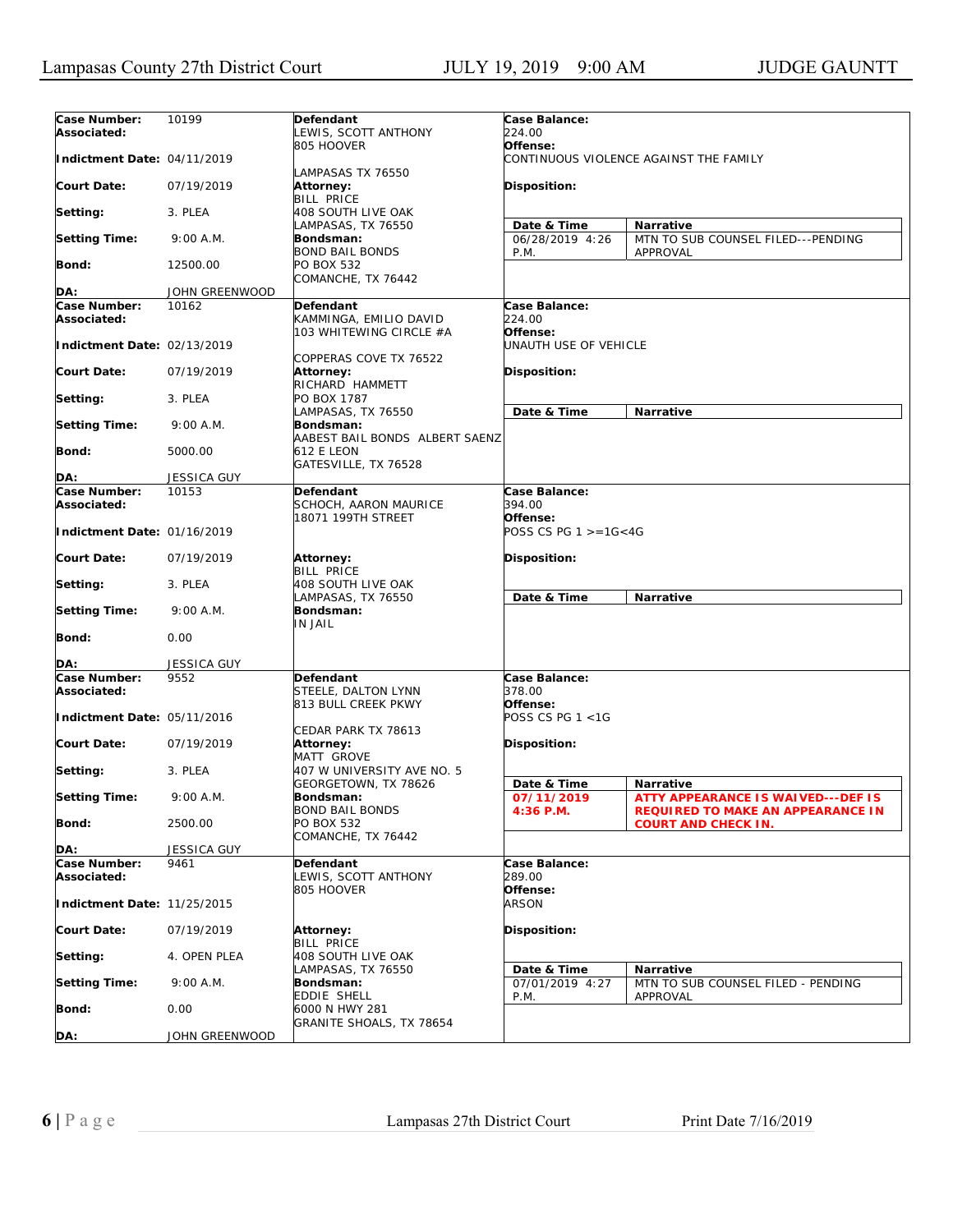| Case Number:                | 9257               | Defendant                     | Case Balance:             |                                                |
|-----------------------------|--------------------|-------------------------------|---------------------------|------------------------------------------------|
| Associated:                 | 9245               | ALEMAN, STACEY DAWNE          | 434.00                    |                                                |
|                             |                    | 1311 CTE #101                 | Offense:                  |                                                |
| Indictment Date: 09/24/2014 |                    |                               |                           | FORGERY GOVT INSTRUMENT/MONEY/SECURITIES       |
|                             |                    |                               |                           |                                                |
|                             |                    | LAMPASAS TX 76550             |                           |                                                |
| <b>Court Date:</b>          | 07/19/2019         | Attorney:                     | Disposition:              |                                                |
|                             |                    | <b>GARY E PRUST</b>           |                           |                                                |
| Setting:                    | ADJUDICATION       | PO BOX 6216                   |                           |                                                |
|                             | ANNOUNCEMENT       | AUSTIN, TX 78762              | Date & Time               | Narrative                                      |
| <b>Setting Time:</b>        | 9:00 A.M.          | Bondsman:                     |                           |                                                |
|                             |                    | ACE BAIL BONDS                |                           |                                                |
|                             |                    |                               |                           |                                                |
| <b>Bond:</b>                | 5000.00            | 7850 CR 252                   |                           |                                                |
|                             |                    | BERTRAM, TX 78605             |                           |                                                |
| DA:                         | JOHN GREENWOOD     |                               |                           |                                                |
| Case Number:                | 9736               | Defendant                     | Case Balance:             |                                                |
| Associated:                 |                    | BATTEN, SONOMA JAXENE         | 508.00                    |                                                |
|                             |                    | 710A HWY 138                  | Offense:                  |                                                |
| Indictment Date: 02/15/2017 |                    |                               |                           | DRIVING WHILE INTOXICATED W/CHILD UNDER 15 YOA |
|                             |                    |                               |                           |                                                |
|                             |                    | <b>FLORENCE TX 76527</b>      |                           |                                                |
| <b>Court Date:</b>          | 07/19/2019         | <b>Attorney:</b>              | Disposition:              |                                                |
|                             |                    | PAUL HARRELL                  |                           |                                                |
| Setting:                    | ADJUDICATION       | 412 S. LIVEOAK STREET         |                           |                                                |
|                             | ANNOUNCEMENT       | LAMPASAS, TX 76550            | Date & Time               | Narrative                                      |
| <b>Setting Time:</b>        | 9:00 A.M.          | Bondsman:                     |                           |                                                |
|                             |                    | JIM TIMMONS                   |                           |                                                |
| <b>Bond:</b>                | 1000.00            | 1508 W. COMMERCE              |                           |                                                |
|                             |                    |                               |                           |                                                |
|                             |                    | SAN SABA, TX 76877            |                           |                                                |
| DA:                         | <b>JESSICA GUY</b> |                               |                           |                                                |
| <b>Case Number:</b>         | 9948               | Defendant                     | Case Balance:             |                                                |
| Associated:                 |                    | LOPEZ, MARCUS SCOTT           | 629.00                    |                                                |
|                             |                    | 502 N SPRING ST               | Offense:                  |                                                |
| Indictment Date: 12/13/2017 |                    |                               | POSS OF CHILD PORNOGRAPHY |                                                |
|                             |                    |                               |                           |                                                |
| <b>Court Date:</b>          | 07/19/2019         | <b>Attorney:</b>              | <b>Disposition:</b>       |                                                |
|                             |                    | <b>GARY E PRUST</b>           |                           |                                                |
|                             |                    |                               |                           |                                                |
| Setting:                    | ADJUDICATION       | PO BOX 6216                   |                           |                                                |
|                             | ANNOUNCEMENT       | AUSTIN, TX 78762              | Date & Time               | Narrative                                      |
| <b>Setting Time:</b>        | 9:00 A.M.          | Bondsman:                     |                           |                                                |
|                             |                    | <b>IN JAIL</b>                |                           |                                                |
| <b>Bond:</b>                | 10000.00           |                               |                           |                                                |
|                             |                    |                               |                           |                                                |
| DA:                         | JOHN GREENWOOD     |                               |                           |                                                |
| Case Number:                | 9949               | Defendant                     | Case Balance:             |                                                |
|                             |                    |                               |                           |                                                |
| Associated:                 |                    | LOPEZ, MARCUS SCOTT           | 629.00                    |                                                |
|                             |                    | 502 N SPRING ST               | Offense:                  |                                                |
| Indictment Date: 12/13/2017 |                    |                               | POSS OF CHILD PORNOGRAPHY |                                                |
|                             |                    | LAMPASAS TX 76550             |                           |                                                |
| <b>Court Date:</b>          | 07/19/2019         | Attorney:                     | <b>Disposition:</b>       |                                                |
|                             |                    | <b>GARY E PRUST</b>           |                           |                                                |
| Setting:                    | ADJUDICATION       | PO BOX 6216                   |                           |                                                |
|                             | ANNOUNCEMENT       | AUSTIN, TX 78762              | Date & Time               | Narrative                                      |
|                             |                    |                               |                           |                                                |
| <b>Setting Time:</b>        | $9:00$ A.M.        | Bondsman:                     |                           |                                                |
|                             |                    | IN JAIL                       |                           |                                                |
| <b>Bond:</b>                | 10000.00           |                               |                           |                                                |
|                             |                    |                               |                           |                                                |
| DA:                         | JOHN GREENWOOD     |                               |                           |                                                |
| Case Number:                | 10031              | Defendant                     | Case Balance:             |                                                |
| Associated:                 |                    | REED, MARCUS DERRIN           | <i>339.00</i>             |                                                |
|                             |                    | 705 N. HACKBERRY ST.          | Offense:                  |                                                |
|                             |                    |                               | POSS CS PG 1 <1G          |                                                |
| Indictment Date: 06/01/2018 |                    |                               |                           |                                                |
|                             |                    | LAMPASAS TX 76550             |                           |                                                |
| <b>Court Date:</b>          | 07/19/2019         | Attorney:                     | Disposition:              |                                                |
|                             |                    | <b>KURT GLASS</b>             |                           |                                                |
| Setting:                    | ADJUDICATION       | MAILING ADDRESS: 2608 N. MAIN |                           |                                                |
|                             | ANNOUNCEMENT       | ST. SUITE B-135               | Date & Time               | Narrative                                      |
| <b>Setting Time:</b>        | 9:00 A.M.          | <b>BELTON, TX 76513</b>       |                           |                                                |
|                             |                    | Bondsman:                     |                           |                                                |
| <b>Bond:</b>                | 0.00               | IN JAIL                       |                           |                                                |
|                             |                    |                               |                           |                                                |
|                             |                    |                               |                           |                                                |
| DA:                         | JESSICA GUY        |                               |                           |                                                |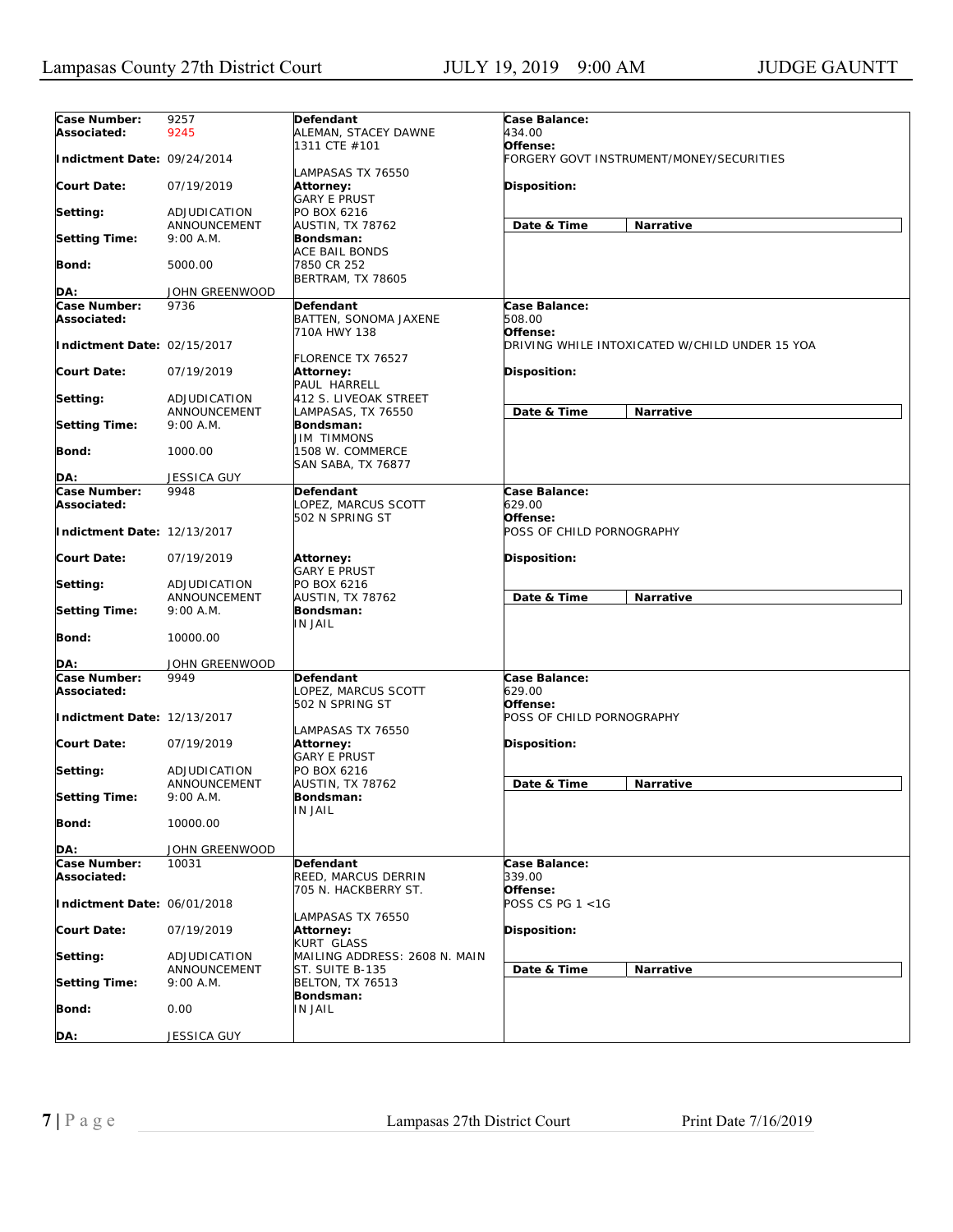| Case Number:                | 8530               | Defendant                 | Case Balance:                   |
|-----------------------------|--------------------|---------------------------|---------------------------------|
| Associated:                 |                    | GILLEY, JEFFERY CORBIN    | 175.00                          |
|                             |                    | 116 ARAPAHO TRAIL         | Offense:                        |
| Indictment Date: 04/21/2010 |                    | MEBANK, TX                | SEXUAL ASSLT CHILD              |
|                             |                    |                           |                                 |
| <b>Court Date:</b>          | 07/19/2019         | Attorney:                 | Disposition:                    |
|                             |                    | KIRK FULK                 | PLACED ON DEFERRED ADJUDICATION |
| Setting:                    | ADJUDICATION       | PO BOX 1049               |                                 |
|                             | ANNOUNCEMENT       | GOLDTHWAITE, TX 76844     | Date & Time<br>Narrative        |
| <b>Setting Time:</b>        | 9:00 A.M.          | Bondsman:                 |                                 |
|                             |                    | <b>IN JAIL</b>            |                                 |
| <b>Bond:</b>                |                    |                           |                                 |
|                             | 10000.00           |                           |                                 |
|                             |                    |                           |                                 |
| DA:                         | JOHN GREENWOOD     |                           |                                 |
| Case Number:                | 9458               | <b>Defendant</b>          | Case Balance:                   |
| Associated:                 |                    | MASK, KENNETH LEON        | 519.00                          |
|                             |                    | 310 CR 4313               | Offense:                        |
| Indictment Date: 10/14/2015 |                    |                           | POSS CS PG $1 < 1G$             |
|                             |                    |                           |                                 |
| <b>Court Date:</b>          | 07/19/2019         | <b>Attorney:</b>          | Disposition:                    |
|                             |                    | NO ATTORNEY               |                                 |
| Setting:                    | ADJUDICATION       |                           |                                 |
|                             | ANNOUNCEMENT       |                           | Date & Time<br>Narrative        |
| <b>Setting Time:</b>        | 9:00 A.M.          | Bondsman:                 |                                 |
|                             |                    | A-ACTION BONDS            |                                 |
| <b>Bond:</b>                | 100000.00          | 503 S LIVE OAK ST         |                                 |
|                             |                    | LAMPASAS, TX 76550        |                                 |
| DA:                         | <b>JESSICA GUY</b> |                           |                                 |
| Case Number:                | 9814               |                           | Case Balance:                   |
| Associated:                 |                    | Defendant                 |                                 |
|                             |                    | MASK, KENNETH LEON        | 694.00                          |
|                             |                    | 310 CR 4313               | Offense:                        |
| Indictment Date: 05/17/2017 |                    |                           | AGG SEXUAL ASSAULT CHILD        |
|                             |                    |                           |                                 |
| <b>Court Date:</b>          | 07/19/2019         | <b>Attorney:</b>          | Disposition:                    |
|                             |                    | NO ATTORNEY               |                                 |
| Setting:                    | ADJUDICATION       |                           |                                 |
|                             | ANNOUNCEMENT       |                           | Date & Time<br>Narrative        |
| <b>Setting Time:</b>        | 9:00 A.M.          | Bondsman:                 |                                 |
|                             |                    | A-ACTION BONDS            |                                 |
| <b>Bond:</b>                | 0.00               | 503 S LIVE OAK ST         |                                 |
|                             |                    | LAMPASAS, TX 76550        |                                 |
| DA:                         | <b>JESSICA GUY</b> |                           |                                 |
| <b>Case Number:</b>         | 9173               | Defendant                 | Case Balance:                   |
| Associated:                 |                    | <b>GROVES, REAGAN LEE</b> | 229.00                          |
|                             |                    | N US HWY 281              | Offense:                        |
| Indictment Date: 03/19/2014 |                    |                           | PROH WEAPON                     |
|                             |                    |                           |                                 |
| <b>Court Date:</b>          | 07/19/2019         | LAMPASAS TX 76550         |                                 |
|                             |                    | <b>Attorney:</b>          | Disposition:                    |
|                             |                    | EDDIE G. SHELL            |                                 |
| Setting:                    | ADJUDICATION       | 6000 NORTH HIGHWAY 281    |                                 |
|                             | <b>HEARING</b>     | MARBLE FALLS, TX 78654    | Date & Time<br>Narrative        |
| <b>Setting Time:</b>        | 9:00 A.M.          | Bondsman:                 |                                 |
|                             |                    | <b>EDDIE SHELL</b>        |                                 |
| <b>Bond:</b>                | 2500.00            | 6000 N HWY 281            |                                 |
|                             |                    | GRANITE SHOALS, TX 78654  |                                 |
| DA:                         | JOHN GREENWOOD     |                           |                                 |
| Case Number:                | 9542               | Defendant                 | Case Balance:                   |
| Associated:                 |                    | QUENOMOEN, ANTHONY JAMES  | 384.00                          |
|                             |                    | 1409 W 1ST STREET         | Offense:                        |
| Indictment Date: 04/13/2016 |                    |                           | AGG ASSAULT W/DEADLY WEAPON     |
|                             |                    | LAMPASAS TX 76550         |                                 |
| <b>Court Date:</b>          | 07/19/2019         | <b>Attorney:</b>          | Disposition:                    |
|                             |                    | <b>EDMUND M DAVIS</b>     |                                 |
| Setting:                    | ADJUDICATION       | PO BOX 201123             |                                 |
|                             | <b>HEARING</b>     | AUSTIN, TX 78720          | Date & Time<br>Narrative        |
| <b>Setting Time:</b>        | 9:00 A.M.          | Bondsman:                 |                                 |
|                             |                    | IN JAIL                   |                                 |
| Bond:                       | 2500.00            |                           |                                 |
|                             |                    |                           |                                 |
|                             |                    |                           |                                 |
| DA:                         | JOHN GREENWOOD     |                           |                                 |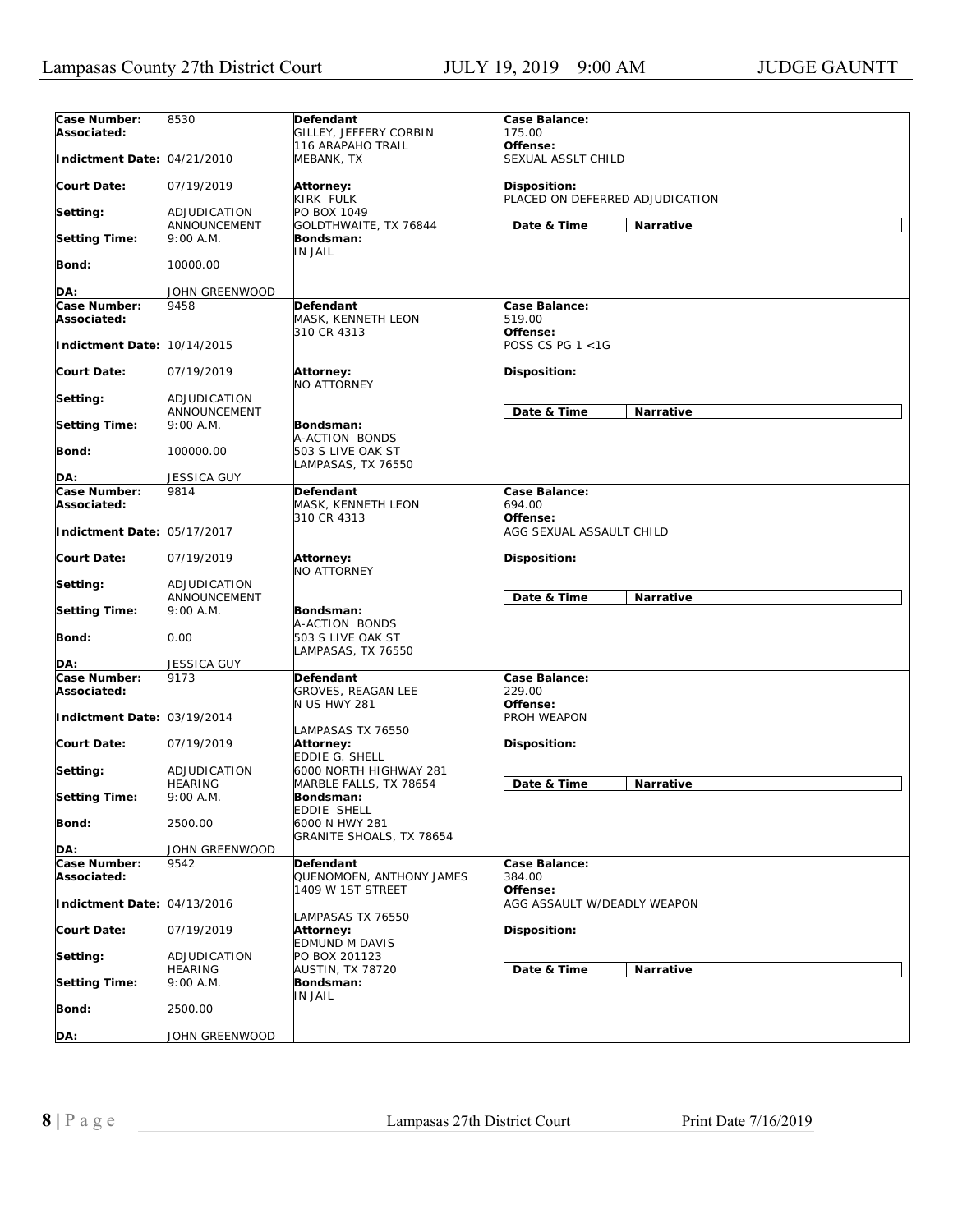| Case Number:<br>Associated: | 9468                           | Defendant<br>HERNANDEZ, NICK CRUZ                          | Case Balance:<br>349.00                    |                                        |
|-----------------------------|--------------------------------|------------------------------------------------------------|--------------------------------------------|----------------------------------------|
| Indictment Date: 11/25/2015 |                                | 205 SKYVIEW                                                | Offense:<br>POSS CS PG 1 <1G               |                                        |
| <b>Court Date:</b>          | 07/19/2019                     | LAMPASAS TX 76550<br>Attorney:<br>ZACHARY J. MORRIS        | Disposition:                               |                                        |
| Setting:                    | ADJUDICATION                   | 412 S. LIVEOAK STREET                                      |                                            |                                        |
| <b>Setting Time:</b>        | <b>HEARING</b><br>9:00 A.M.    | LAMPASAS, TX 76550<br>Bondsman:                            | Date & Time                                | Narrative                              |
| Bond:                       | 2500.00                        | A-ACTION BONDS<br>503 S LIVE OAK ST                        |                                            |                                        |
| DA:                         | JOHN GREENWOOD                 | LAMPASAS, TX 76550                                         |                                            |                                        |
| Case Number:                | 9208                           | Defendant                                                  | Case Balance:                              |                                        |
| Associated:                 |                                | WALLACE, LESLIE ANN<br>272 PRIVATE ROAD 3004               | 1313.00<br>Offense:                        |                                        |
| Indictment Date: 06/18/2014 |                                | LAMPASAS TX 76550                                          | POSS CS PG $1 > = 1G < 4G$                 |                                        |
| <b>Court Date:</b>          | 07/19/2019                     | Attorney:<br>ZACHARY J. MORRIS                             | <b>Disposition:</b>                        |                                        |
| Setting:                    | Bond Hearing                   | 412 S. LIVEOAK STREET<br>LAMPASAS, TX 76550                | Date & Time                                | Narrative                              |
| <b>Setting Time:</b>        | $9:00$ A.M.                    | Bondsman:<br>IN JAIL                                       |                                            |                                        |
| Bond:                       | 10000.00                       |                                                            |                                            |                                        |
| DA:                         | <b>JESSICA GUY</b>             |                                                            |                                            |                                        |
| Case Number:<br>Associated: | 10136                          | Defendant<br>ABDULLAH, TYMR                                | Case Balance:<br>224.00                    |                                        |
| Indictment Date: 12/12/2018 |                                | 2900 ILLINOIS AVE #1301<br>KILLEEN TX 76543                | Offense:<br>THEFT PROP $> = $2,500 < $30K$ |                                        |
| <b>Court Date:</b>          | 07/19/2019                     | Attorney:<br>ZACH BOYD                                     | <b>Disposition:</b>                        |                                        |
| Setting:                    | COMPETENCE REVIEW PO BOX 870   | COPPERAS COVE, TX 76522                                    | Date & Time                                | Narrative                              |
| <b>Setting Time:</b>        | 9:00 A.M.                      | Bondsman:<br>IN JAIL                                       |                                            |                                        |
| <b>Bond:</b>                | 0.00                           |                                                            |                                            |                                        |
| DA:                         | JOHN GREENWOOD                 |                                                            |                                            |                                        |
| Case Number:<br>Associated: | 10185                          | Defendant<br>HEATH, JUSTIN CODY<br>819 N RIDGE ST APT D    | Case Balance:<br>224.00<br>Offense:        |                                        |
| Indictment Date: 04/10/2019 |                                |                                                            | EVADING ARREST DET W/VEH                   |                                        |
| <b>Court Date:</b>          | 07/19/2019                     | LAMPASAS TX 76550<br>Attorney:<br>NINA WILLIS              | <b>Disposition:</b>                        |                                        |
| Setting:                    | COMPETENCE REVIEW P.O. BOX 891 | LLANO, TX 78643                                            | Date & Time                                | <b>Narrative</b>                       |
| <b>Setting Time:</b>        | 9:00 A.M.                      | Bondsman:<br>A-ACTION BONDS                                |                                            |                                        |
| Bond:                       | 10000.00                       | 503 S LIVE OAK ST<br>LAMPASAS, TX 76550                    |                                            |                                        |
| DA:                         | JOHN GREENWOOD                 |                                                            |                                            |                                        |
| Case Number:<br>Associated: | 10132                          | Defendant<br>MORALES, ERIC JAMES                           | Case Balance:<br>224.00                    |                                        |
| Indictment Date: 12/12/2018 |                                | 167 PARKBROOK WAY                                          | Offense:                                   | AGG ASSAULT DATE/FAMILY/HOUSE W/WEAPON |
| <b>Court Date:</b>          | 07/19/2019                     | SAN DIEGO CA 92114<br>Attorney:                            | Disposition:                               |                                        |
| Setting:                    |                                | EDDIE G. SHELL<br>COMPETENCE REVIEW 6000 NORTH HIGHWAY 281 |                                            |                                        |
| <b>Setting Time:</b>        | 9:00 A.M.                      | MARBLE FALLS, TX 78654<br>Bondsman:                        | Date & Time                                | Narrative                              |
| Bond:                       | 0.00                           | IN JAIL                                                    |                                            |                                        |
| DA:                         | JESSICA GUY                    |                                                            |                                            |                                        |